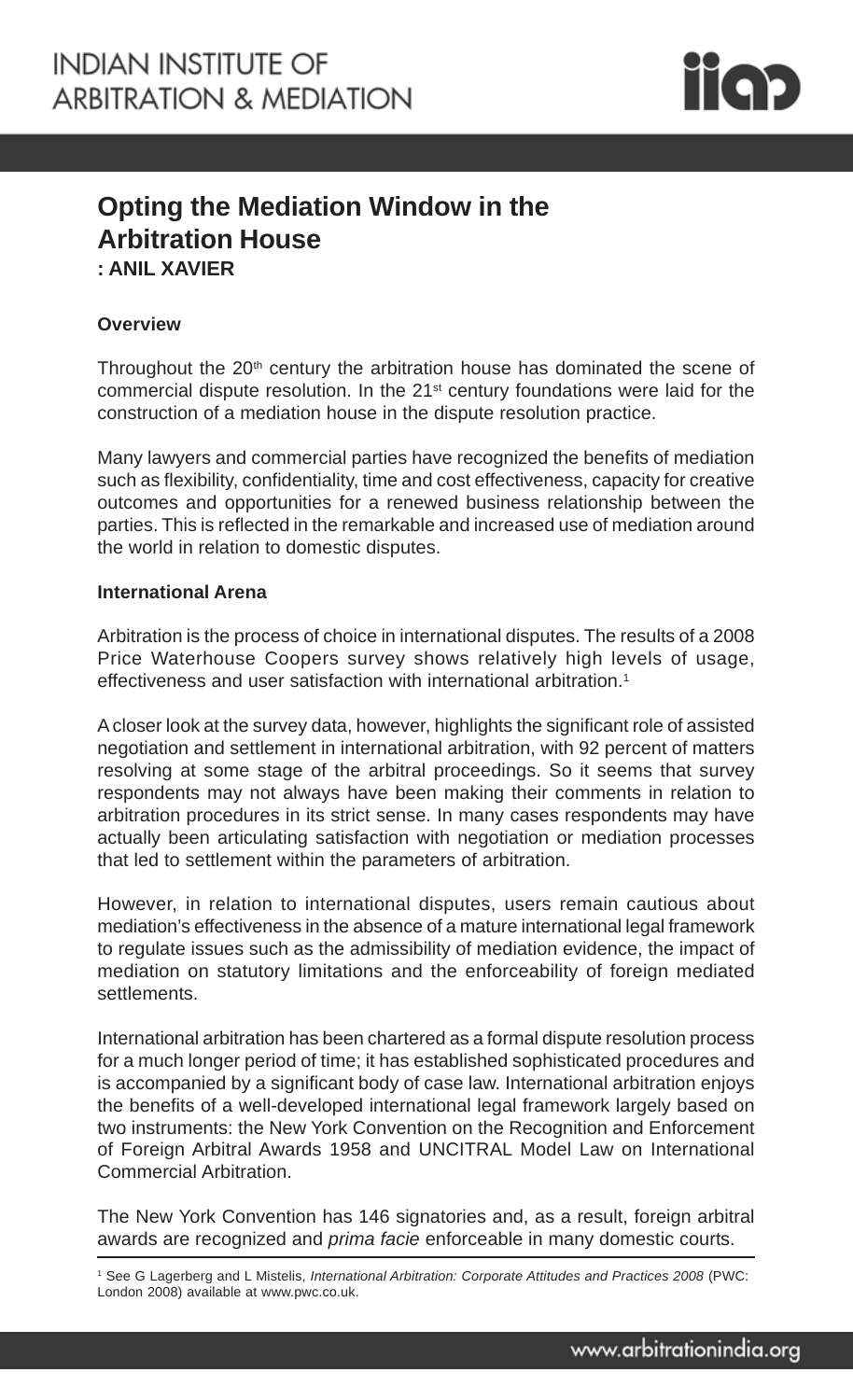

In a survey conducted on the perceived advantages of arbitration for continental European and US lawyers, the existence of an enforcement mechanism was praised and rated as one of arbitration's strong advantages, second only to its perceived neutrality.2 In the absence of an equivalent regulatory regime, foreign mediated settlements are not able to enjoy the same level of foreign recognition and enforceability.

The following table provides an overview of the characteristics of international arbitration and mediation.

| <b>Characteristic</b>         | <b>Arbitration</b>                                                                                                                                                                                      | <b>Mediation</b>                                                                                                                                                                |
|-------------------------------|---------------------------------------------------------------------------------------------------------------------------------------------------------------------------------------------------------|---------------------------------------------------------------------------------------------------------------------------------------------------------------------------------|
| International<br>framework    | Established international<br>legal framework adopted by<br>66 countries <sup>3</sup> : UNCITRAL<br>Model Law on International<br>Commercial Arbitration.                                                | International framework in<br>its nascent stage and<br>adopted by only 10<br>countries <sup>4</sup> : UNCITRAL<br>Model Law on International<br><b>Commercial Conciliation.</b> |
| Enforceability of<br>outcomes | International framework for<br>enforceability of outcomes:<br>the New York Convention<br>on the Recognition and<br><b>Enforcement of Foreign</b><br>Arbitral Awards 1958, which<br>has 146 signatories. | No international framework<br>for enforceability of<br>mediated outcomes.<br>Diverse approaches to<br>enforceability depending<br>upon jurisdiction                             |
| Jurisprudence and<br>case law | Significant body of cases<br>interpreting arbitration law, <sup>5</sup><br>giving arbitration strong<br>legal backing and arguably<br>a degree of legal certainty                                       | Limited, but growing,<br>number of cases<br>interpreting mediation law,<br>resulting in lack of legal<br>certainty and predictability                                           |
| Cost                          | Generally high costs<br>associated with arbitration                                                                                                                                                     | Generally lower costs<br>associated with mediation                                                                                                                              |
| <b>Time</b>                   | Lengthy process over<br>months or years                                                                                                                                                                 | Shorter duration of process<br>over days, weeks or months                                                                                                                       |
| Nature of<br>presentations    | Highly legalistic and<br>technical arguments                                                                                                                                                            | Highly flexible and can<br>move beyond legal issues                                                                                                                             |

#### **Comparative Features of International Arbitration and Mediation**

<sup>3</sup> Figures are available on the UNCITRAL website: www.uncitral.org.

<sup>2</sup> C Bühring-Uhle, L Kirchhoff and G Scherer*Arbitration and Mediation in International Business* (2nd ed, Alphen aan den Rijn: Kluwer Law International 2006) at 108–109 and C Bühring-Uhle, G Scherer and L Kirchhoff, 'The Arbitrator as Mediator: Some Empirical Insights' (2003) 20 *Journal of International Arbitration* 81–88. See also the findings of G Lagerberg and L Mistelis, *International Arbitration: Corporate Attitudes and Practices 2008* (PWC: London 2008) available at www.pwc.co.uk.

<sup>4</sup> Figures are available on the UNCITRAL website: www.uncitral.org.

<sup>&</sup>lt;sup>5</sup> See, for example, the CLOUT database on the UNCITRAL website: www.uncitral.org.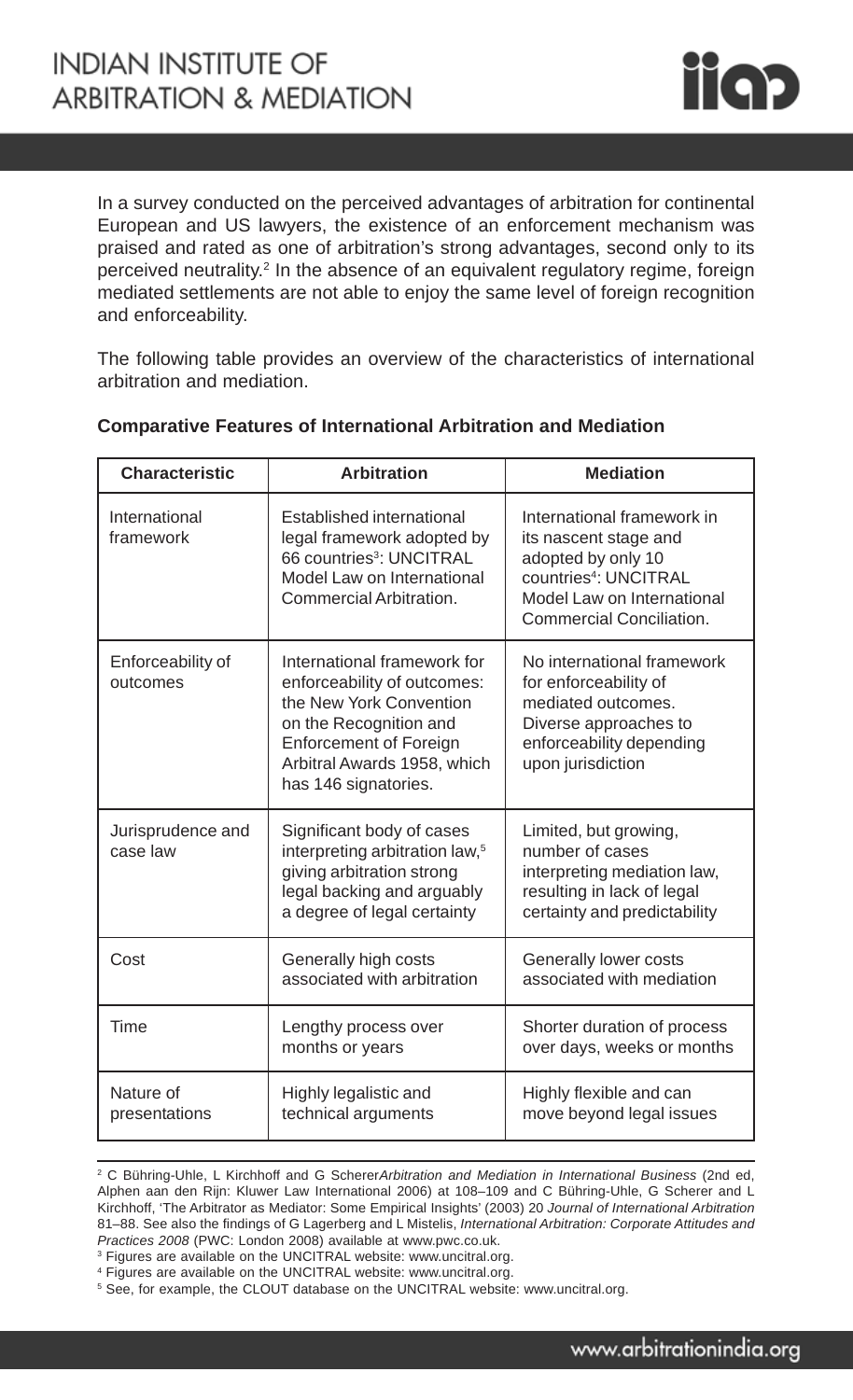

| Decision-making | By arbitrator on the basis of<br>legal arguments presented | By parties on whatever<br>basis they choose, whether<br>it be legal rights,<br>commercial, financial and<br>personal interests or a<br>combination of factors. |
|-----------------|------------------------------------------------------------|----------------------------------------------------------------------------------------------------------------------------------------------------------------|
|-----------------|------------------------------------------------------------|----------------------------------------------------------------------------------------------------------------------------------------------------------------|

The above table suggests that in spite of the obvious advantages of mediation, potential users of mediation may lack enthusiasm for the process due to the absence of a legal framework on enforcement.

## **Looking Forward**

The UNCITRAL's Working Group II (Arbitration and Conciliation) is considering the proposal for a multilateral convention on the enforceability of international commercial settlement agreements reached through mediation, on the same footing as arbitral awards.

Given the accelerated pace of usage of mediation in countries around the world, it is only a matter of time before mediation in international or cross-border settings matures in terms of institutionalization, regulation and professionalization.

The International Mediation Institute (IMI) at the Hague, Netherlands has already taken steps to enhance professionalism in mediation by introducing Mediator Certification Process, Code of Professional Conduct for Mediators and Professional Conduct Assessment Process. In the Asia-Pacific region, such accreditation and Code of Conduct are being adopted by organisations like the Asian Mediation Association (AMA) and the Singapore International Mediation Institute (SIMI).

But, in the meanwhile, what could be done to offer potential users of international mediation greater confidence in the process?

### **The Best of Both Worlds: Opening Mediation Windows in the Arbitral House**

Many of the Arbitration statutes and procedural rules envisage a provision to facilitate settlement discussions or mediation during the arbitration proceedings. This can be found in numerous jurisdictions including Australia, England, Germany, Hong Kong, Singapore, India, Taiwan and Japan.6

Thus contemporary arbitration regulation seems increasingly to be attempting to harmonize different approaches by providing for mediation or other settlement opportunities within the framework of arbitration.

<sup>&</sup>lt;sup>6</sup> See s 27 of the Commercial Arbitration Act 1984 (NSW), s 51 of the English Arbitration Act (1996), § 1053 of the German Code of Civil Procedure (ZPO), s 33 of the Hong Kong Arbitration Ordinance 1996, ss 16–17 of the Singapore International Arbitration Act 1995, s 30 of the Indian Arbitration and Conciliation Act 1996, articles 44 and 45 of the Taiwanese Arbitration Act, and s 38(4) of the Japanese Arbitration Act (2003). In England see the 2009 Draft Report of the CEDR Commission on Settlement in International Arbitration, which considers the opportunities and risks involved in arbitrators engaging in mediation and other settlement attempts and has established draft rules in relation to the practice: available at www.cedr.com.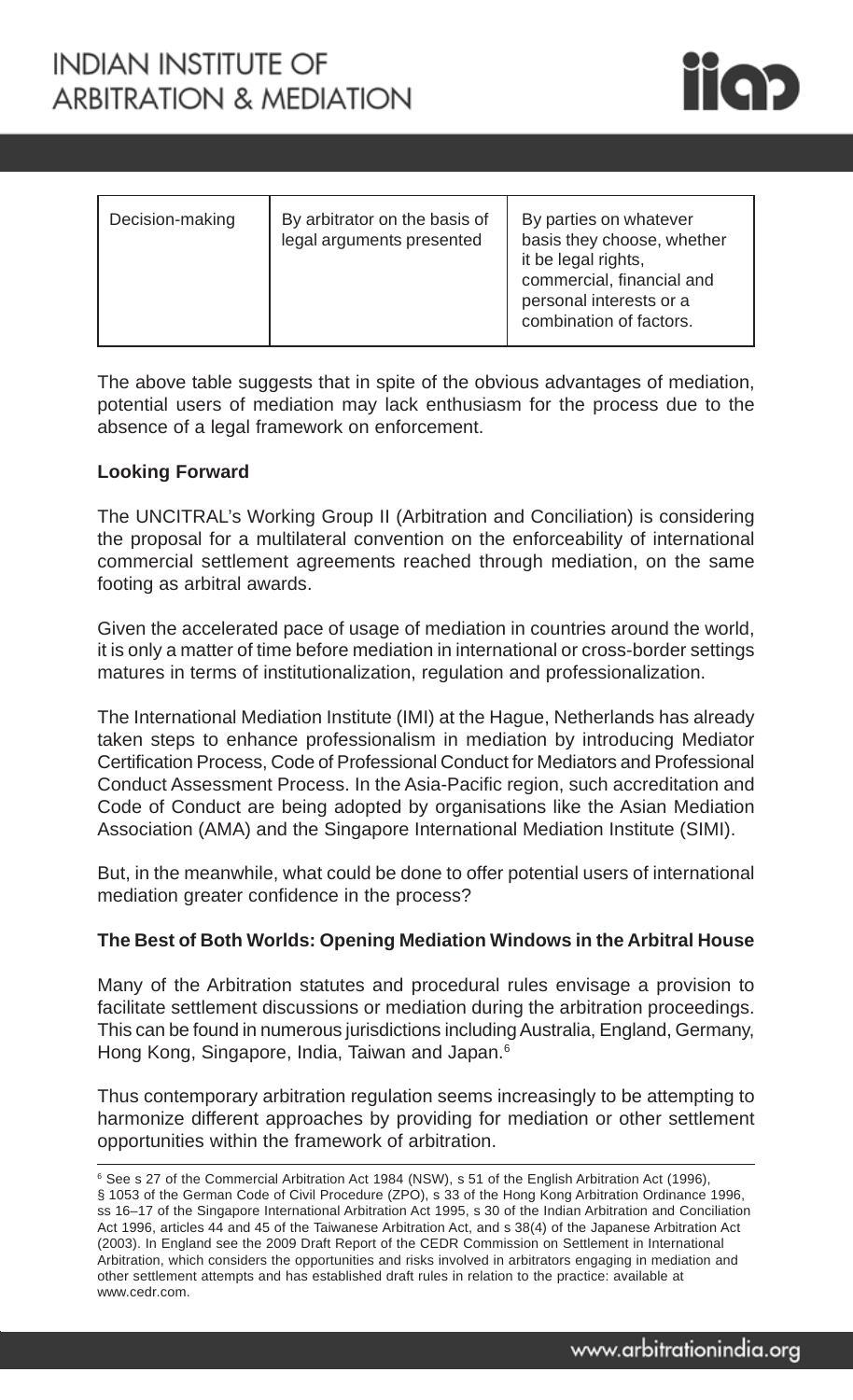

But such a facilitated mediation effort by arbitrators acting as mediators, who have not been appropriately trained and credentialed, and thereby lacking appropriate facilitative skills will not understand the nuances of the mediation process. As a result the opportunities for the parties to experience the benefits of mediation and achieve a mediated settlement are severely curtailed.

The best option would be to engage in the process of Med-Arb or Arb-Med-Arb or opening up a mediation window in arbitration, which is recognized as procedurally acceptable.

The mediated settlements may be issued in the form of consent arbitral awards and thereby enjoying the benefits of arbitration's enforceability regime. If the mediation is unsuccessful, the arbitration can continue and the parties are assured of a final outcome in the form of an arbitral award.

There are many process design options that dispute resolution practitioners can employ to avoid potential breaches of procedural fairness. Some examples are as follows:

- 1. Mediation early in the arbitral procedure with a mediator who is not a member of the arbitral tribunal. If settlement is made, the settlement would be referred to the arbitrator and the arbitrator continues with arbitration and a consent award is passed. If not settlement is made in mediation, it will be reported to the arbitrator and the arbitrator will continue with the arbitral process.
- 2. 'Med-Arb simultanés' A process by which an arbitration process runs simultaneously with, and independently from, a mediation process. Generally the parties set a time frame for the completion of the mediation. If the mediation does not result in a mediated settlement then the arbitration will result in an award binding on the parties eight days after the mediation deadline has expired.

Here it is also relevant to note the voting made by Users or Business groups and Legal Advisors at the "Convention on Shaping the Future of International Dispute Resolution" on 29<sup>th</sup> October 2014 at London, where over 150 delegates from over 20 countries in North America, Europe, Asia, Australasia, the Middle East and Africa participated.

- Over three quarters of users think mediation should be used as early as possible in a dispute's life cycle.
- Almost 80% of users desire arbitration institutions and tribunals to explore, in a first meeting, what other forms of dispute resolution may be appropriate to resolve a given case.
- Over two thirds of users desire cooling-off periods in arbitration proceedings to make a good faith attempt to settle using a mediator.